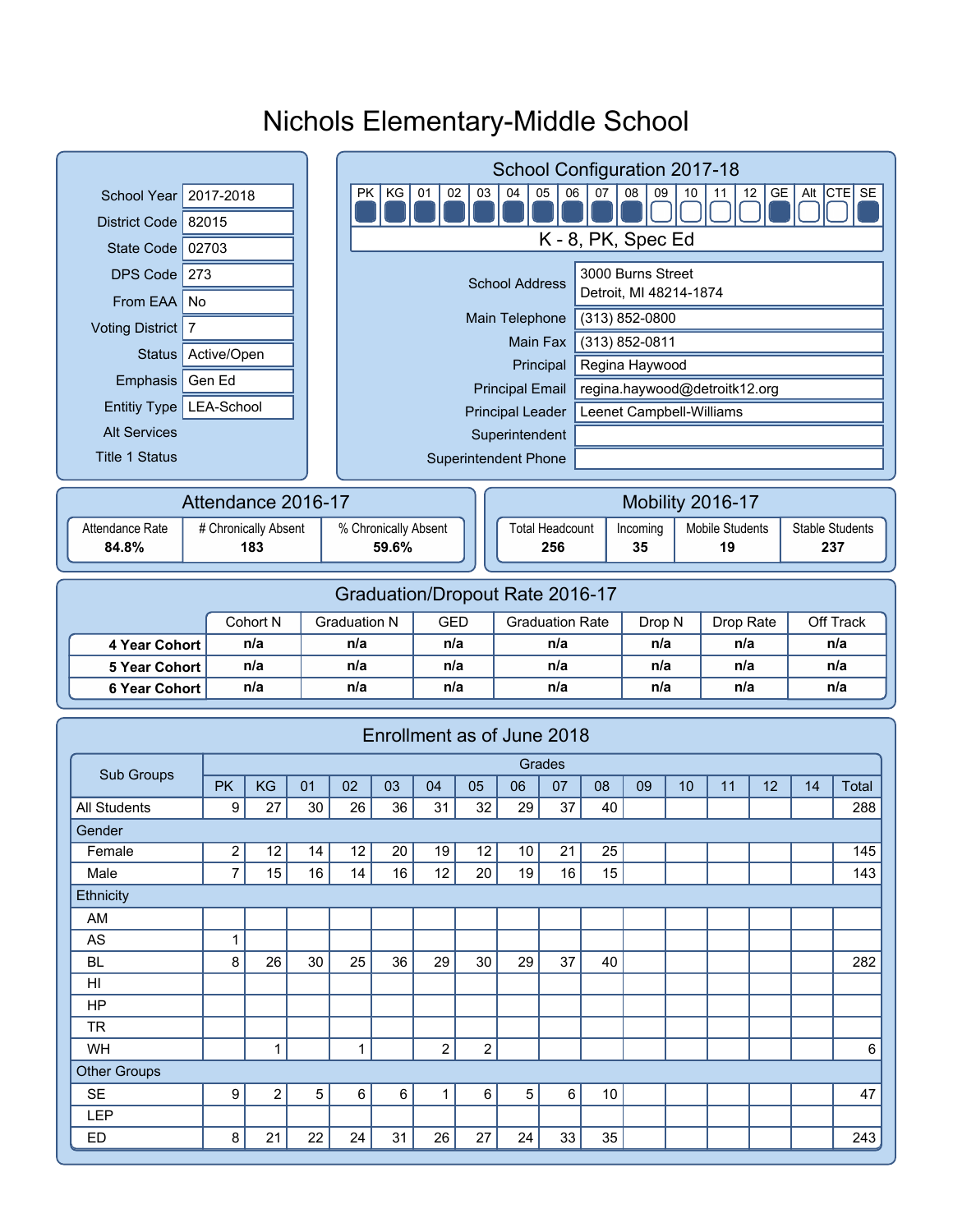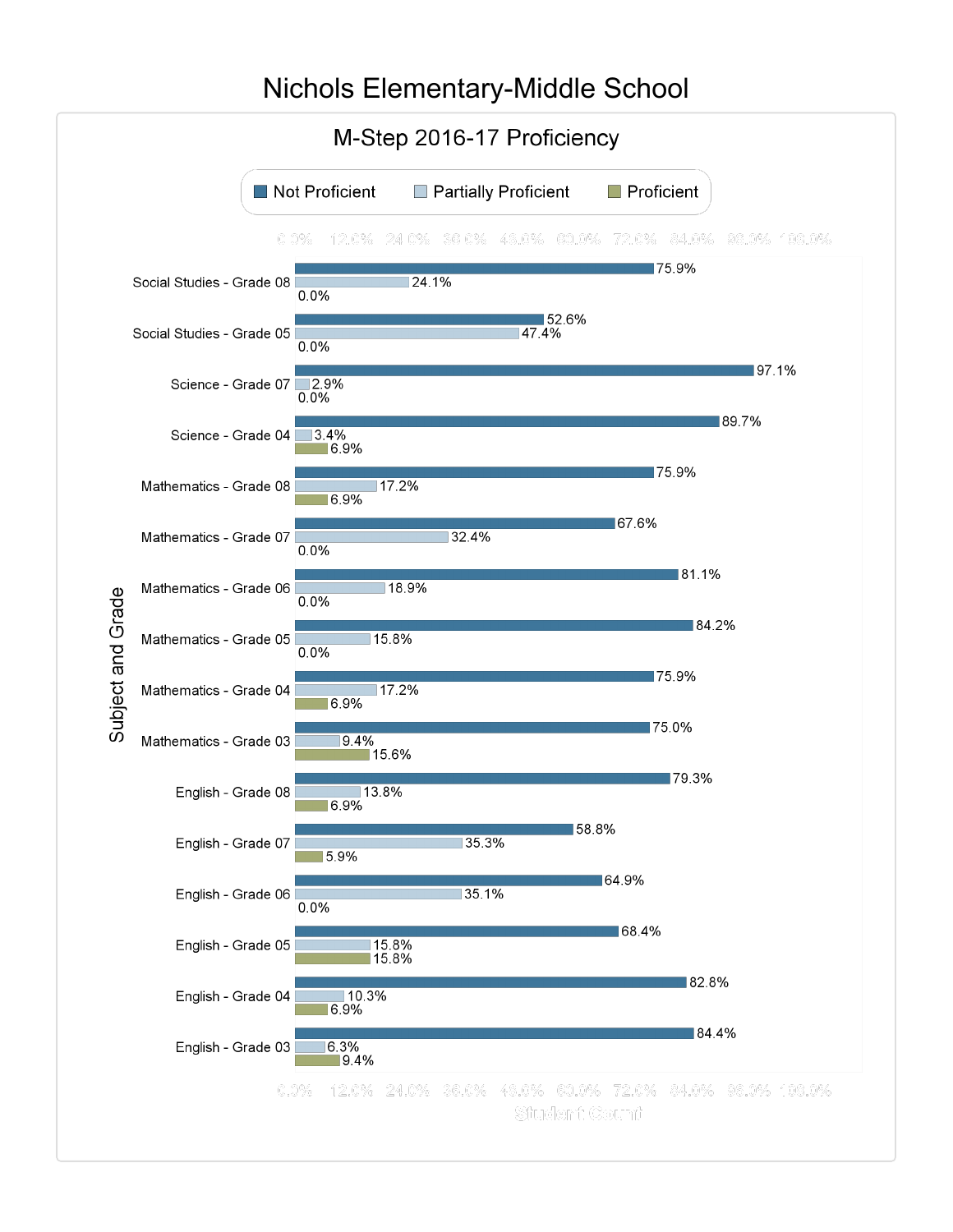NWEA MAP Spring 2017 - Average RIT Score

National Norm